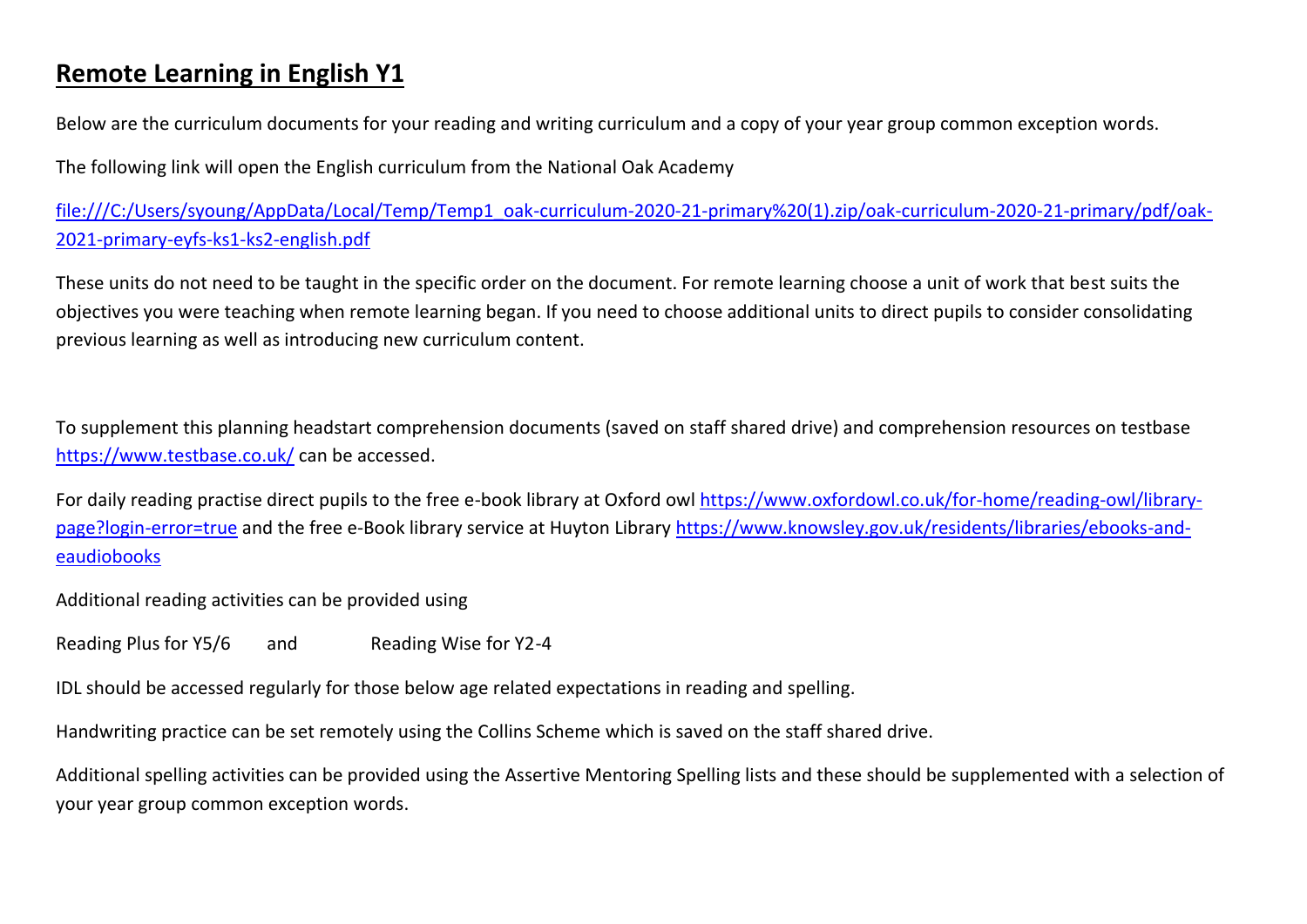## **English** Key Learning Indicators of Performance in Reading: Year 1



| <b>Word Reading</b>                         | Comprehension                                                                                                                                   |
|---------------------------------------------|-------------------------------------------------------------------------------------------------------------------------------------------------|
| As above and:                               | As above and:                                                                                                                                   |
| Read aloud accurately books<br>٠            | Developing pleasure in reading and motivation to read                                                                                           |
| that are consistent with their              | > Listen to and discuss a range of texts at a level beyond that at which they can read independently, including stories, non-fiction and poems. |
| developing phonic                           | Relate texts to own experiences.                                                                                                                |
| knowledge.                                  | Recognise and join in with language patterns and repetition.<br>×.                                                                              |
| Apply phonic knowledge and<br>►             | > Use patterns and repetition to support oral retelling, e.g. fairy stories, traditional tales and stories by well-known authors.               |
| skills as the route to decode               | • Orally retell familiar stories in a range of contexts e.g. small world, role play, storytelling.                                              |
| words.                                      | Enjoy and recite rhymes and poems by heart.                                                                                                     |
| Respond speedily with the<br>٠              | Make personal reading choices and explain reasons for choices.                                                                                  |
| correct sound to grapheme                   |                                                                                                                                                 |
| for the 44 phonemes.                        | Understanding books which they can read themselves and those which are read to them                                                             |
| Recognise and use the<br>×.                 | Introduce and discuss key vocabulary, linking meanings of new words to those already known.                                                     |
| different ways of                           | Activate prior knowledge e.g. what do you know about minibeasts?                                                                                |
| pronouncing the same                        | • Check that texts make sense while reading and self-correct,                                                                                   |
| grapheme; e.g. ow in snow                   | Develop and demonstrate their understanding of characters and events through role play and drama, drawing on language from the text.<br>Þ.      |
| and cow.                                    | Give opinions and support with reasons e.g. I like the Little Red Hen because she<br>٠                                                          |
| Read accurately by blending                 | Explain clearly their understanding of what is read to them.<br>Þ.                                                                              |
| sounds in unfamiliar words.                 | Demonstrate understanding of texts by answering questions related to who, what, where, when, why, how.                                          |
| $\blacktriangleright$ Read common exception | Identify and discuss the main events in stories.<br>×.                                                                                          |
| words, noting tricky parts                  | Identify and discuss the main characters in stories.<br>٠                                                                                       |
| (see below).                                | Recall specific information in fiction and non-fiction texts.<br>×.                                                                             |
| Read words containing $-5$ .                | > Locate parts of text that give particular information, e.g. titles, contents page and labelled diagram.                                       |
| es, -ing, -ed, -er, -est endings.           | > Discuss the title and how it relates to the events in the whole story e.g. Peace at Last by Jill Murphy.                                      |
| > Split two and three syllable              | Make basic inferences about what is being said and done.                                                                                        |
| words into the separate                     | Make predictions based on what has been read so far,                                                                                            |
| syllables to support blending               |                                                                                                                                                 |
| for reading.                                | Participating in discussion                                                                                                                     |
| Read words with contractions<br>►           | Listen to what others say.                                                                                                                      |
| e.g. I'm, I'll, we'll and                   | Take turns.                                                                                                                                     |
| understand that the                         |                                                                                                                                                 |
| apostrophe represents the                   |                                                                                                                                                 |
| omitted letter.                             |                                                                                                                                                 |
| Develop fluency, accuracy                   |                                                                                                                                                 |
| and confidence by re-reading                |                                                                                                                                                 |
| books.                                      |                                                                                                                                                 |
| Read more challenging texts                 |                                                                                                                                                 |
| using phonics and common                    |                                                                                                                                                 |
| exception word recognition.                 |                                                                                                                                                 |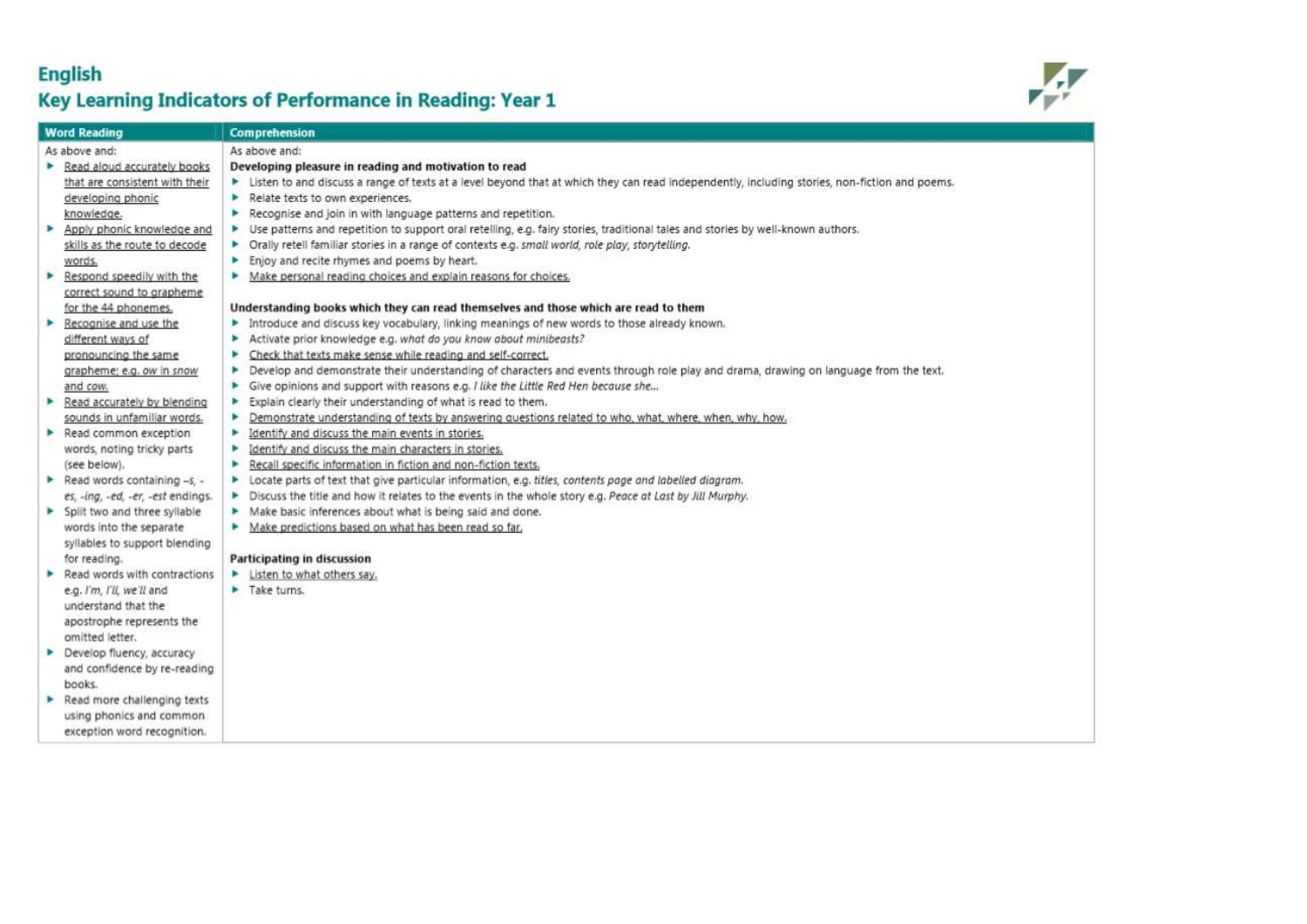## **English** Key Learning Indicators of Performance in Writing: Year 1



|                                                                                                                                                                                                                                                                                                                                                                                                                                                                                                                                                                                                                                                                                                                                                                                                                                                                                                                   | <b>Composition</b>                                                                                                                                                                                                                                                                                                                                                                                                                                                                                                                                                                                                                                                                                                                                                                                                                                                                                                                                 | <b>Transcription</b>                                                                                                                                                                                                                                                                                                                                                                                                                                                                                                                                                                                                                                                                                                                                                                                                                                                                                                                                                                                                                                                                                                                                                                                                                                                                                                                                                                                                                                                                                            |                                                                                                                                                                                                                                                                                                                                                                                                                                                                                                                                                                                                                                         |  |
|-------------------------------------------------------------------------------------------------------------------------------------------------------------------------------------------------------------------------------------------------------------------------------------------------------------------------------------------------------------------------------------------------------------------------------------------------------------------------------------------------------------------------------------------------------------------------------------------------------------------------------------------------------------------------------------------------------------------------------------------------------------------------------------------------------------------------------------------------------------------------------------------------------------------|----------------------------------------------------------------------------------------------------------------------------------------------------------------------------------------------------------------------------------------------------------------------------------------------------------------------------------------------------------------------------------------------------------------------------------------------------------------------------------------------------------------------------------------------------------------------------------------------------------------------------------------------------------------------------------------------------------------------------------------------------------------------------------------------------------------------------------------------------------------------------------------------------------------------------------------------------|-----------------------------------------------------------------------------------------------------------------------------------------------------------------------------------------------------------------------------------------------------------------------------------------------------------------------------------------------------------------------------------------------------------------------------------------------------------------------------------------------------------------------------------------------------------------------------------------------------------------------------------------------------------------------------------------------------------------------------------------------------------------------------------------------------------------------------------------------------------------------------------------------------------------------------------------------------------------------------------------------------------------------------------------------------------------------------------------------------------------------------------------------------------------------------------------------------------------------------------------------------------------------------------------------------------------------------------------------------------------------------------------------------------------------------------------------------------------------------------------------------------------|-----------------------------------------------------------------------------------------------------------------------------------------------------------------------------------------------------------------------------------------------------------------------------------------------------------------------------------------------------------------------------------------------------------------------------------------------------------------------------------------------------------------------------------------------------------------------------------------------------------------------------------------|--|
| <b>Vocabulary, grammar and punctuation</b>                                                                                                                                                                                                                                                                                                                                                                                                                                                                                                                                                                                                                                                                                                                                                                                                                                                                        | <b>Composition</b>                                                                                                                                                                                                                                                                                                                                                                                                                                                                                                                                                                                                                                                                                                                                                                                                                                                                                                                                 | <b>Spelling</b>                                                                                                                                                                                                                                                                                                                                                                                                                                                                                                                                                                                                                                                                                                                                                                                                                                                                                                                                                                                                                                                                                                                                                                                                                                                                                                                                                                                                                                                                                                 | <b>Handwriting</b>                                                                                                                                                                                                                                                                                                                                                                                                                                                                                                                                                                                                                      |  |
| Say, and hold in memory whilst writing,<br>simple sentences which make sense.<br>Write simple sentences that can be read by<br>themselves and others.<br>Separate words with spaces.<br>Use punctuation to demarcate simple<br>sentences (capital letters and full stops).<br>▶ Use capital letter for the personal pronoun<br>▶ Use capital letters for names of people,<br>places and days of the week.<br>Identify and use question marks and<br>exclamation marks.<br>▶ Use the joining word and to link words and<br>clauses.<br>Extend range of joining words to link words<br>and clauses using but and or.<br>Make singular nouns plural using 's' and<br>'es' e.g. dog, dogs; wish, wishes.<br>Add suffixes to verbs where no spelling<br>change is needed to the root word e.g.<br>helping, helped, helper.<br>Add the prefix 'un' to verbs and adjectives<br>to change the meaning e.g. untie, unkind. | Planning<br>> Orally plan and rehearse ideas.<br>Sequence ideas and events in narrative.<br>Sequence ideas and events in non-fiction.<br>►<br>Use familiar plots for structuring the opening,<br>middle and end of their stories.<br><b>Drafting and Writing</b><br>• Orally compose every sentence before<br>writing.<br>Re-read every sentence to check it makes<br>sense.<br>Compose and sequence their own sentences<br>to write short narratives.<br>Compose and sequence their own sentences<br>to write short non-fiction texts, e.g. recounts,<br>information texts, instructions.<br>> Use formulaic phrases to open and close<br>texts.<br>• Write in different forms with simple text type<br>features e.g. instructions, narratives, recounts,<br>poems, information texts.<br><b>Evaluating and Editing</b><br>Discuss their writing with adults and peers.<br>Performing<br>Read aloud their writing audibly to adults and<br>peers. | Spell words using the 40+ phonemes already<br>taught, including making phonically plausible<br>attempts at more complex words,<br>> Spell words with the sounds /t/, /l/, /s/, /z/ and /k/<br>spelt ff, il, ss, zz and ck, e.g. off, well, miss, buzz, back.<br>> Spell words with the /ŋ/sound spelt n before k, e.g.<br>bank, think.<br>Divide words into syllables, e.g. pocket.<br>Spell words with -tch, e.g. catch, fetch, kitchen, notch,<br>hutch.<br>> Spell words with the /v/ sound at the end of words,<br>e.g. have, live, give.<br>Add s and es to words, e.g. thanks, catches.<br>Add the endings -ing, -ed and -er to verbs where<br>no change is needed to the root word.<br>Add -er and -est to adjectives where no change is<br>needed to the root word.<br>Spell words with vowel digraphs (see below).<br>Spell words with vowel trigraphs (see below).<br>Spell words ending -y (/i:/ or /t/), e.g. happy.<br>> Spell words with new consonant spellings ph and<br>wh, e.g. dolphin, wheel.<br>> Spell words using k for the /k/ sound, e.g. Kent.<br>Add the prefix -un.<br>Spell compound words, e.g. farmyard, bedroom.<br>Spell common exception words (see below).<br>Spell days of the week.<br>Name the letters of the alphabet in order.<br>Use letter names to distinguish between alternative<br>spellings of the same sound.<br>> Write from memory simple sentences dictated by<br>the teacher that include words using the GPCs and<br>common exception words taught so far. | > Sit correctly at a table and hold a<br>pencil correctly.<br>Hold a pencil with an effective grip.<br>Form lower-case letters correctly -<br>starting and finishing in the right place.<br>going the right way round, correctly<br>oriented.<br>Form digits 0-9 correctly.<br>Practise forming letters in handwriting<br>families:<br>$Long$ ladders' $ i$ , $j$ , $t$ , $u$ ,<br>$\alpha$<br>'One armed robots' - b, h, m, n p, r<br>'Curly caterpillars' - c, a, d, e, g, o, q,<br>fs<br>Zig-zag letters - k, v, w, x, y, z<br>Have ciear ascenders ('tall letters') and<br>descenders ('tails').<br>Form capital letters correctly. |  |